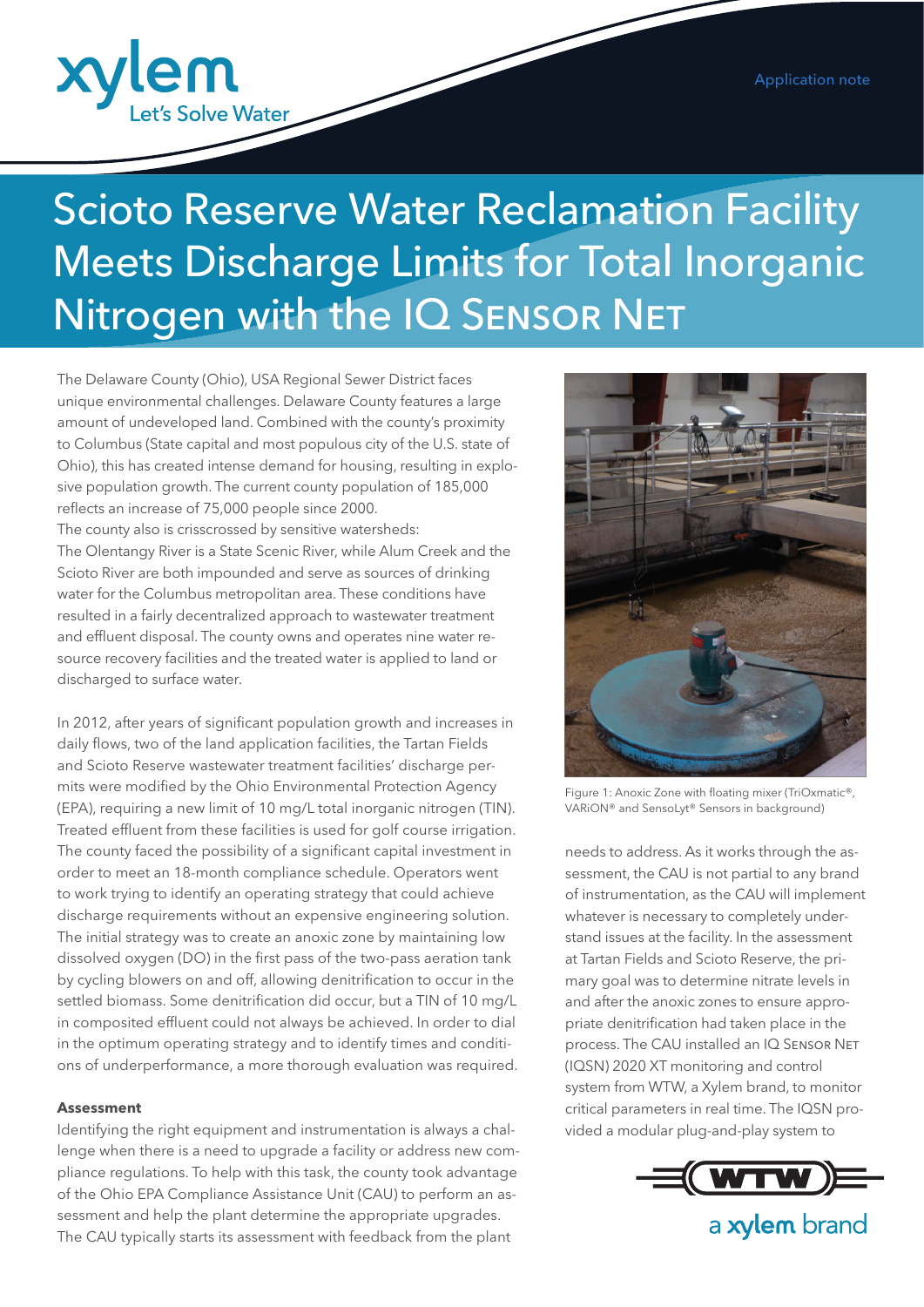**N201804** A201804

continuously monitor ammonium, nitrate, dissolved oxygen, pH and oxidation-reduction potential in the oxic and anoxic zones using a single networked monitoring system. With the IQSN simple cabling infrastructure—running one cable that provides both power and data transfer—the CAU was able to get the instrumentation up and running quickly to get the information it was seeking.

## **A Balancing Act**

The real-time monitoring data showed that the on-off operating strategy was able to meet target compliance concentrations intermittently, but it was a balancing act. During periods in which ammonium concentrations were lowest, nitrate concentrations were higher, indicating that more time was required for denitrification. If insufficient time was provided for nitrification, ammonium would spike and nitrate would be lower. The online monitoring demonstrated clearly and quickly that meeting the new requirements was going to require more than a change in operating strategy.

The next step for the county was to design and build anoxic zones to provide a more reliable and consistent solution for the denitrification process. Needs were identified, a plan was drawn up and the renovations were implemented. The upgrades included installing a wooden baffle and a floating downdraft mixer in addition to removing some diffusers in the first pass. The Delaware County Sewer District maintenance department was able to perform the retrofit construction itself versus bringing in an outside contractor, enabling significant cost savings for the county.



Figure 2: Oxic Zone Average for Ammonium and Nitrate

Once the renovations were done and the anoxic zones were integrated into the plant flow, there was a need to monitor the treatment process in certain locations within the facility to be sure that the overall process was doing what it needed to do: meet the new TIN compliance parameters as established by Ohio EPA. The CAU returned and redeployed the IQSN to assess the result and determine if additional improvements to provide internal mixed liquor recirculation were required. It determined that both the Tartan Fields and Scioto Reserve facilities had seen a TIN level of 10 mg/L,

well within Ohio EPA compliance per the new guidelines. What the plant operators did not expect to find were the other efficiencies gained with the IQSN.

#### **Upgrades to Meet Compliance**

Over the course of the four weeks that the CAU was on site doing the assessment, the plant operator was able to see the realtime data obtained from the IQSN for nitrate, DO, NH4, pH and ORP. The data provided great visibility into the biological health of the plant. Once the county saw the data could be assessed long term to analyze trend patterns and, as a result, impact the way the plant was actually run, it came to the conclusion that it needed to have the system in each of the plants. "EPA compliance states that we need to monitor certain criteria and stay within certain parameters with those criteria, as they apply to effluent discharge," said Mark Chandler, operations superintendent for Delaware County. "Being able to obtain real-time data was the first step to meeting compliance, but it also gave us the ability to analyze trends in plant activity. These trend data have enabled us to progress from simple monitoring and data collection to facilitate actual control of the operation to optimize efficiency. Coming full circle with it has been a really impressive evolution of what we're able to do with our process. And we can fine-tune the outcome on a daily, almost hourly, basis."

Chandler said that the operators of the Delaware County plants now can fine tune the biological health of their facilities to a point that was not previously possible, addressing fluctuations that occur due to rain events, warmer and cooler ambient temperatures, or weekend versus weekday activities. "The IQSN data have given us visibility into the well-being of the plants that we're only now beginning to appreciate. It's a powerful tool that will only make us more efficient as time goes on," he said.